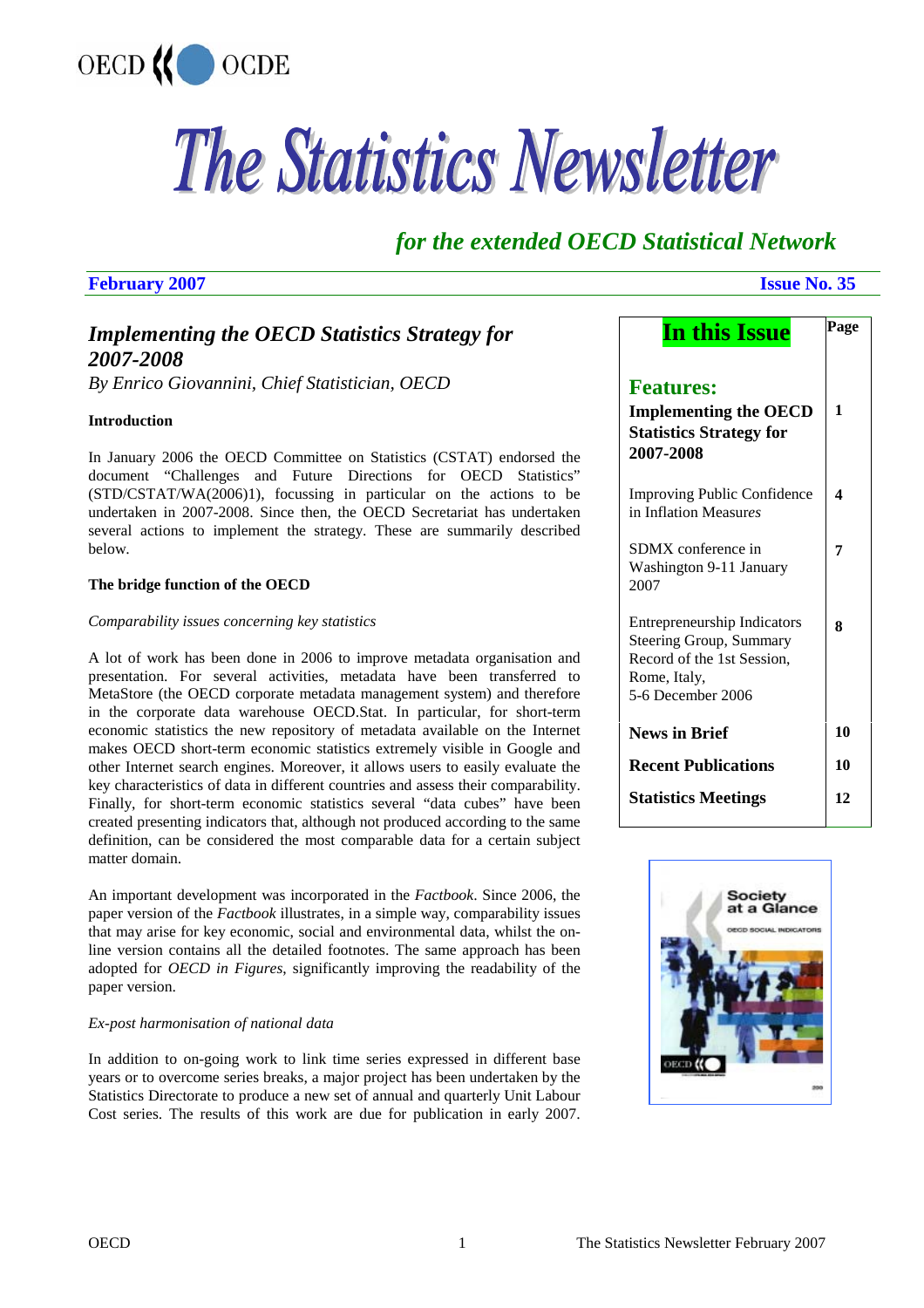In the area of national accounts a lot of work has been done to minimise series breaks due to the new treatment of Financial Services Indirectly Measured (FISIM). Similar work has been completed to minimise the impact on long-time series of the adoption of chainlinking for the estimation of constant prices aggregates.

The revision of the databases on Structural Business Statistics (SBS) and on Small and Medium Enterprises (BSC) was carried out in 2006. A lot of work was devoted to overcome series breaks and comparability issues due to different size class breakdowns. The result of this work was a brand new paper publication and the development of two new data cubes in OECD.Stat, which also include data on business demography.

#### *New methodological work on horizontal issues*

With respect to the extension of accounting frameworks to new domains, the Environment Directorate is working on material flow accounts and a first report is due in 2007. Moreover, the joint ECE/Eurostat/OECD working group on sustainable development is examining the possibility of developing an integrated framework, covering all forms of capital.

In the context of the revision of the System of National accounts, an activity undertaken in close cooperation with other international organisations, two new OECD handbooks are envisaged over the next two years: "Measuring Intellectual Products" and "The measurement of the volume of health and education services", as well as the revision of the Manual on "Measuring capital".

To better organise the work undertaken by the OECD on appropriate indicators a horizontal project has been launched, with the involvement of all substantive

directorates, on "Indicators for measuring progress and indicators for policy making". The project is also responsible for the preparations for the second World Forum on "Statistics, Knowledge and Policy". In this context, a handbook on how to measure progress is envisaged.

#### **Quality improvement of OECD statistics**

#### *The implementation of the Quality Framework and Guidelines for OECD statistics*

A revised version of the 2003 Framework is under way and the new version will be presented to CSTAT in the first half of 2007. The Quality Reviews program is also being carried out according to plan. The revision of all the major statistical activities will be completed by the end of 2007. Moreover, all activities are benefiting from the adoption of the new OECD Statistical Information System (SIS).

#### *Reducing the burden on national data providers and improving the timeliness of OECD statistics*

An increasing amount of data is now extracted from national web sites or data bases rather than via electronic questionnaires. This has both reduced the burden on National Statistical Offices and facilitated a move towards rolling updates of many databases. The focus is now on on-line products, with paper products representing snapshots at certain points in time, resulting in a clear improvement in terms of timeliness and efficiency of OECD statistics.

As a result of the NAWWE (National Account World Wide Exchange) project, in 2007 some non-EU countries will transmit national accounts data according to SDMX-ML format. In addition OECD, UNESCO and Eurostat are working towards the creation of a "joint hub" for Education statistics, using SDMX standards.

#### **Cross-cutting statistical issues facing the OECD**

*Contribution of the OECD to the improvement of the international statistical system* 

In 2006 the OECD was deeply involved in work carried out by the Committee on Co-ordination of Statistical Activities (CCSA). In particular, the OECD contributed to the organisation of the second CCSA conference on quality of statistics for international organisations. Moreover, the OECD is involved in follow-up actions for the development of the Principles for International Statistics, namely the:

- development of a quality framework for international organisations (led by Eurostat);
- development and implementation of SDMX standards;
- establishment of a network for training initiatives tailored to international organisations.

The relationships between the OECD and PARIS21 have been strengthened in the context of the preparation of the second World Forum on "Statistics, Knowledge and Policy". Regional meetings have been organised or planned, in close co-operation with PARIS21, World Bank and United Nations in Latin America, Africa, Asia, Russia and CIS and Middle-East. Additionally, the OECD is involved in the "Friends of the Chair" group of the United Nations Statistical Commission on the development of a harmonised system of economic statistics.

#### *The dissemination of statistics to a wider audience*

CSTAT indicated two main directions of work, namely the use of statistics to promote evidencebased decision making at all levels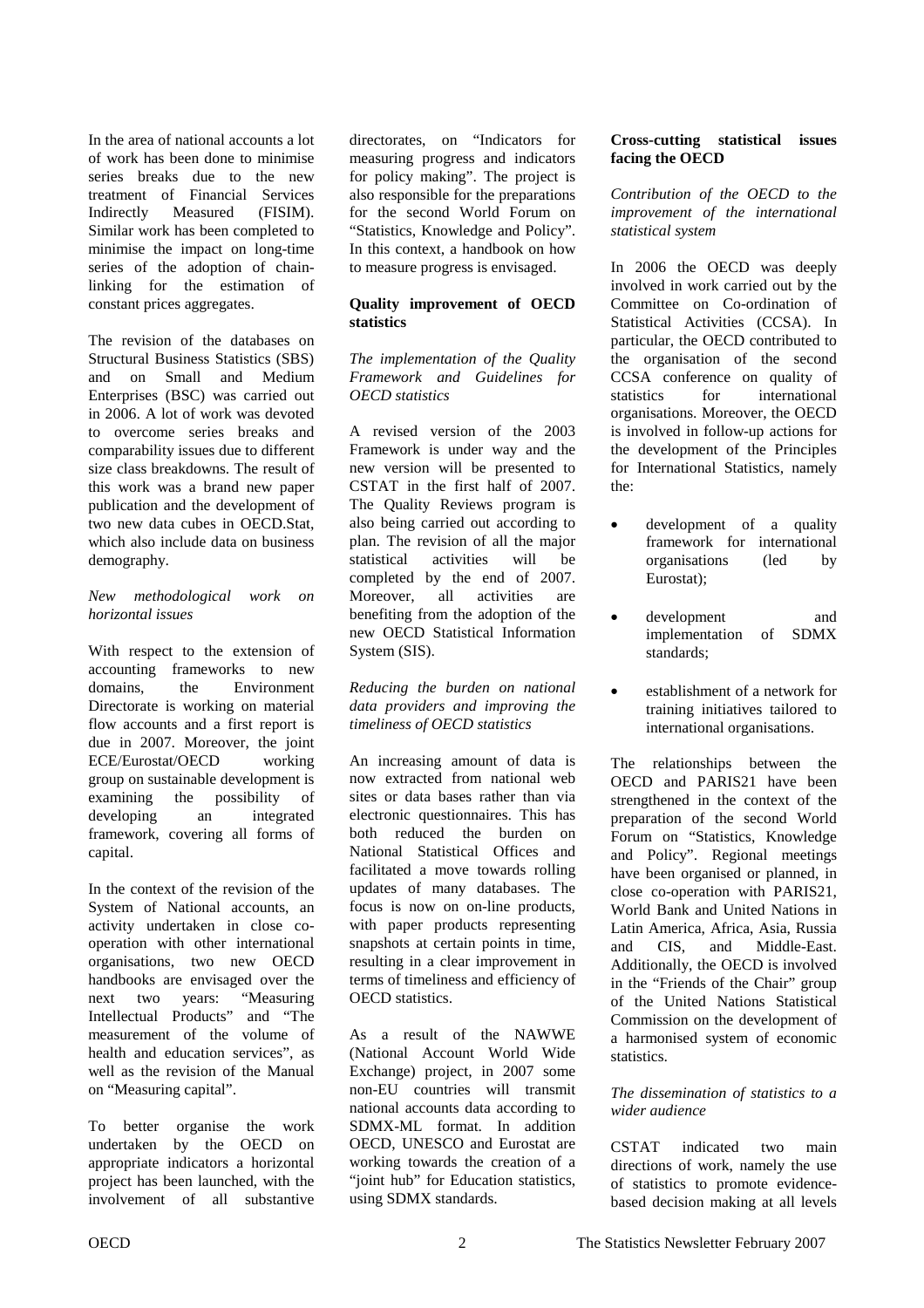and the development of a new class of products and services using innovative tools and concepts. In 2006 the OECD was very active in both areas. The preparation of the second World Forum represents a key opportunity to promote evidence-based decision making.

The 2006 *Factbook* was an even greater success than the previous edition - the number of external downloads of *Factbook* files in 2006 was 560,000 (+280% on the 2005) – and is available English, French, German, Japanese and Portuguese. Contacts have also been established to translate it in other languages.

The dissemination of several "views" of the different data cubes contained in the data warehouse OECD.Stat has dramatically increased the number of accesses to the OECD Statistics Portal. Since July 2006, when the cubes were progressively made available for free on the OECD web site, the number of clicks on the "view data" button increased from 80,000 to 300,000 in November. The "Statlink" service (which provides Excel tables corresponding to ebook tables) is also very popular, with 612,000 Excel files delivered in 2006 (172,000 in 2005). The number of downloads of statistical datasets from SourceOECD (mainly in Beyond20/20 format) increased by 19% to 160,000 in 2006.

Two completely new publications were also released in 2006: "*Women and Men in OECD Countries"* and *Understanding National Accounts*, both of which were very well received. Indeed following on from the success of the latter it is planned to produce a similar publication in 2007 using OECD economic statistics to present how to analyse the characteristics and the evolution of the world economy. The content of the book will also be used to enrich and improve the OECD Statistics Portal.

In March 2007 a workshop will be organised to review the most recent

#### 2007 Federal Committee **on Statistical Methodology (FCSM) Research Conference 5-7 November 2007**

#### **CALL FOR PAPERS**

**The** 2007 **FCSM Research** Conference will be held at the Sheraton Crystal City Hotel, Arlington, Virginia, on 5-7 November 2007. The conference provides a forum for experts from around the world to discuss and exchange current research and methodological topics relevant to Federal aovernment statistical programs. Each day of the conference will offer papers on a wide range of topics. **The** conference will feature mostly contributed papers with formal discussion and software demonstrations on topics related to a variety of statistical research issues. Papers and demonstrations should address methodology, empirical studies, relevant issues, or needs for statistical research. Papers must be original and not previously published or disseminated.

Overall Topic Areas Include:

- Survey Design and Data Collection;
- Statistical Analysis
- Evaluation;
- Cross-Cutting Topics;

To submit a paper or demonstration for consideration, submit the abstract online **by 8 March 2007.** 

**Conference information** including a full list of possible topics can be found at the FCSM site:

www.fcsm.gov/events

graphical ICT tools to present statistics and indicators. After the workshop, the OECD will choose the most suitable solution to present its statistics on the web. The OECD web site will be re-designed in 2007, taking into account results of the recent user satisfaction survey. As far as statistics are concerned, the main issue identified by the survey is the difficulty of discovering where the data are.

*Facing the demand for free access to statistical data and metadata* 

The OECD Council endorsed the inclusion in the Programme of Work and Budget 2007-2008 the establishment of a fund for improvements in the dissemination of OECD statistics. The proposal agreed to by the Council entails the reorganisation of OECD statistical products in three broad categories:

- **OECD Facts and Figures**: a series of simple tables, with commentary, aimed at nonspecialists and specialists. To be freely available to all;
- **OECD Core Data**: up to 1000 ready-made tables, with metadata, drawn from all OECD databases, aimed at students, informed and specialist audiences. To be freely available to all;
- **OECD Statistics**: a portal giving access to all complete OECD databases. To be available on subscription using the free-at-the-point model but subject to some Access Principles.

A work programme is currently being prepared for CSTAT consideration at the June 2007 meeting.

-----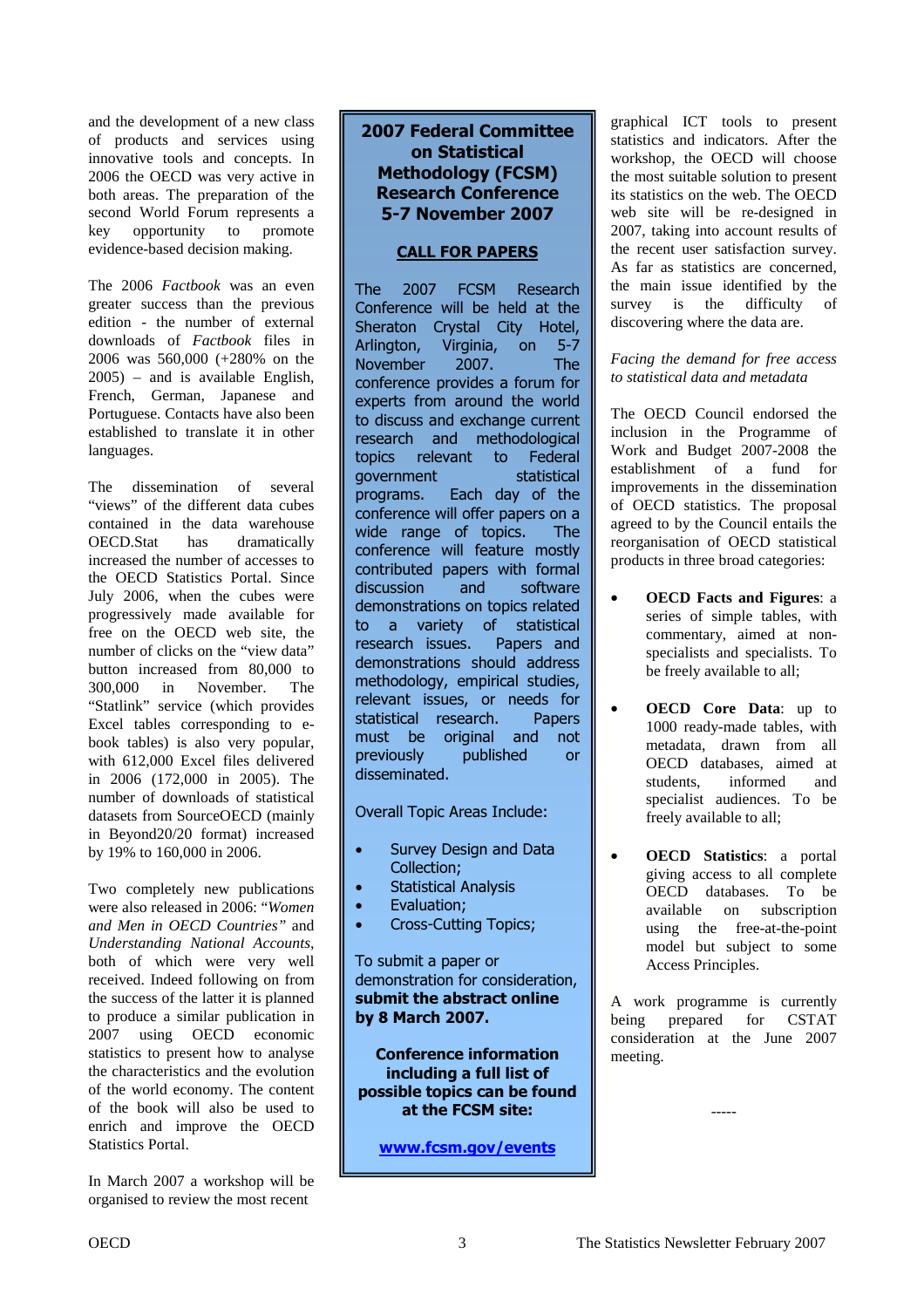<span id="page-3-0"></span>

| <i>Improving</i>          |    | <b>Public</b>    |
|---------------------------|----|------------------|
| Confidence                | in | <i>Inflation</i> |
| <b>Measures</b>           |    |                  |
| By Matthew Powell, UK ONS |    |                  |

#### **Motives**

Like many national statistical offices the UK Office for National Statistics (ONS) has faced persistent public and media claims that official inflation measures do not reflect people's personal experience. In the 2005 survey of public confidence in statistics (http://www.statistics.gov. uk/about/data/public\_confidence/pr oject.asp) ONS figures on changes in the cost of living were ranked fourth out of six areas of statistics in the survey for the overall level of trust. They had the second highest score (31%) for contradiction with personal experience. The finding is certainly influenced by the fact that every adult member of the population feels directly affected by, and able to comment on, price changes, however this only reinforces the need to improve public confidence in their measurement. The ONS has therefore launched a package of measures to directly address the reasons why people's inflation perceptions might differ from published averages. The measures aim to deal with both the differences from person to person in experienced inflation and the reasons why perceived inflation might differ from that experienced inflation.

#### **The Package**

The package launched on January  $15<sup>th</sup>$  consisted of:

Measures to reduce public misunderstandings about exactly what we are measuring by improving public access to metadata including:

> o reorganising the relevant sections of the ONS website [www.statistics.gov.uk/CCI/n](http://www.statistics.gov.uk/CCI/nugget.asp?ID=19) ugget.asp?ID=19

| At least monthly                                     |                                 |                                  |
|------------------------------------------------------|---------------------------------|----------------------------------|
| Food                                                 | Chemists' goods                 | Books and newspapers             |
| Catering                                             | Most household services         | TV licences and rentals          |
| Alcoholic drinks                                     | Motoring running costs          | Entertainment and recreation     |
| Tobacco                                              | Bus and rail fares              | Pet care                         |
| Most housing costs                                   | Household consumables           | Fuel and light                   |
|                                                      |                                 |                                  |
| At least quarterly but less frequently than monthly  |                                 |                                  |
| Clothing                                             | Gardening                       | Personal services                |
| Discs and tapes                                      | Toys, photo and sports<br>goods |                                  |
|                                                      |                                 |                                  |
| At least annually but less frequently than quarterly |                                 |                                  |
| DIY goods                                            | Fees and subscriptions          | Air fares and other travel costs |
| Footwear                                             | Personal articles               | Vehicle maintenance              |
| Holidays                                             |                                 |                                  |
|                                                      |                                 |                                  |
| Less frequently than annually                        |                                 |                                  |
| Consumer durables                                    | Housing repairs                 | Motor vehicle purchase costs     |

o publishing articles on updating the basket of goods and services used in inflation measurement and interpreting the inflation figures

[www.statistics.gov.uk/cci/a](http://www.statistics.gov.uk/cci/article.asp?ID=1703&Pos=1&ColRank=1&Rank=1www.statistics.gov.uk/articles/nojournal/Interpreting_inflation_figures.pdf) rticle.asp?ID=1703&Pos= 1&ColRank=1&Rank=1w ww.statistics.gov.uk/article s/nojournal/Interpreting\_in flation figures.pdf

- Producing an on-line personal inflation calculator that allows users to re-weight the price indices used in calculating inflation to obtain an estimate more appropriate for their own spending patterns www.statistics.gov.uk/pic/
- An article to explain the reasons why individual's inflation perceptions may differ from their experienced inflation. This focuses on the way in which price movements for frequently purchased items differ from those for all goods and services.

[www.statistics.gov.uk/cci/articl](http://www.statistics.gov.uk/cci/article.asp?id=1706) e.asp?id=1706

The frequently purchased items analysis and the personal inflation calculator both rely on a simple reweighting of the price indices used for producing the UK's traditional inflation measure, the Retail Price index or RPI (the Consumer Price Index or CPI is an HICP consistent measure used for inflation targeting).

In the article about perceptions of inflation, it is argued that perceptions can be heavily influenced by changes in the prices of those goods and services that are bought most frequently. In particular, people may not notice or give sufficient weight to changes in the cost of infrequently purchased items, such as household appliances (e.g. cookers), and audio-visual equipment (e.g. digital cameras, televisions). These items are being bought every week in the shops and although not necessarily purchased by any one individual at a given point in time, it is important continuously to measure their price change so that they are represented in the overall inflation rate. But a change in price is irrelevant to the individual until they make a repeat purchase of a particular product.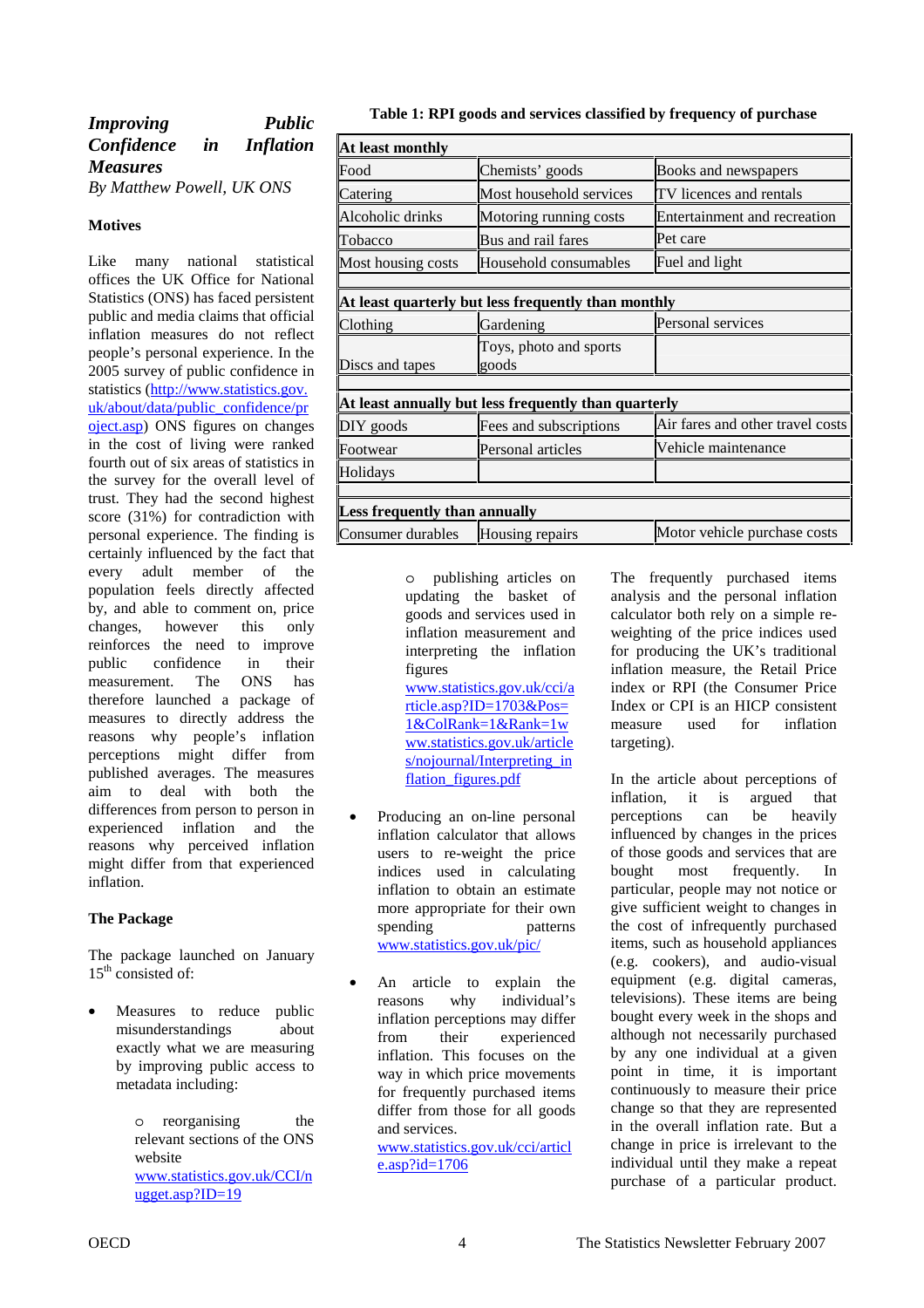#### **Figure 1: RPI percentage change over 12 months by frequency of purchase 1997- 2006**





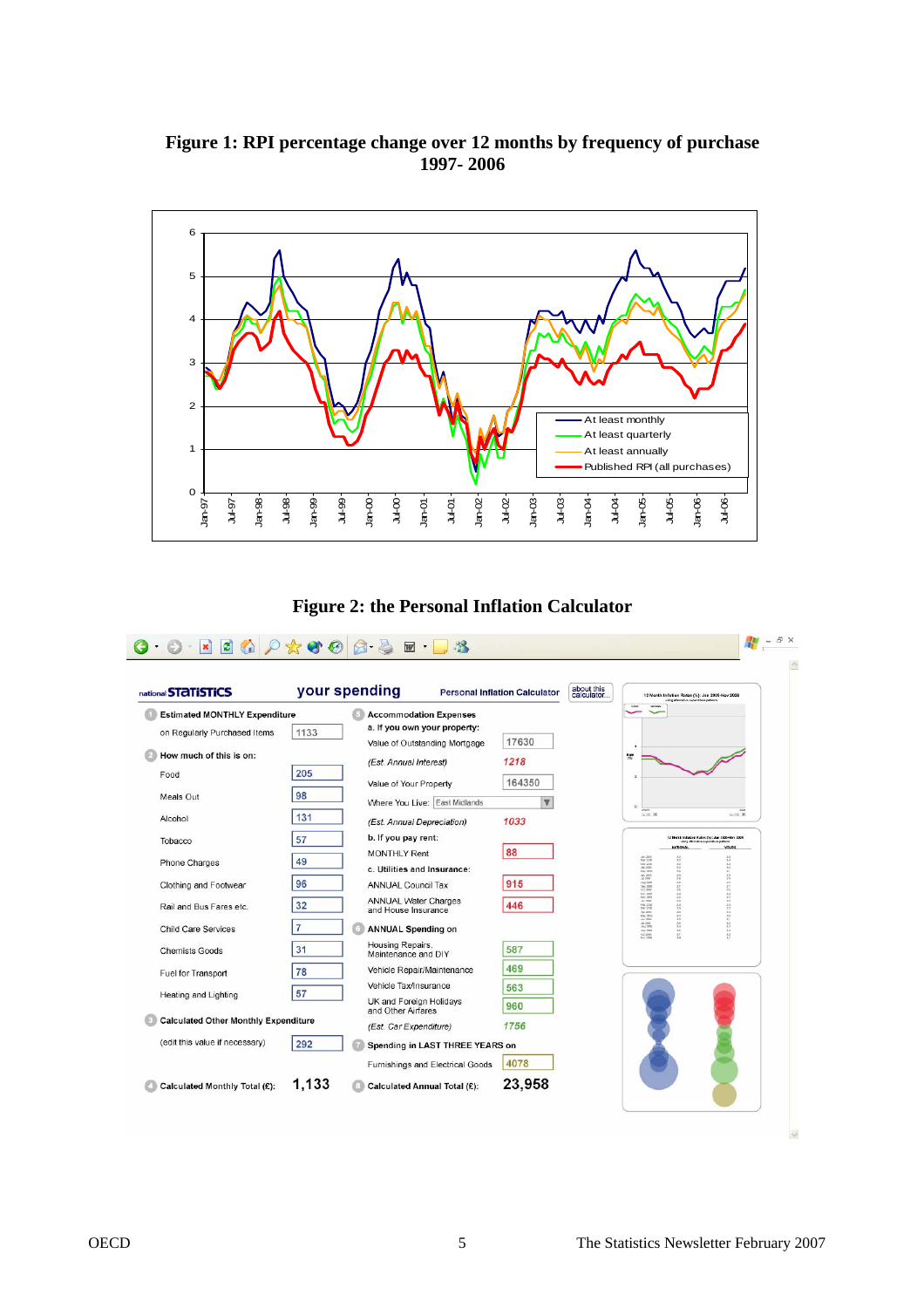Thus there are two factors at work which will influence perceptions:

- From the point of view of the individual, infrequently purchased items do not form part of a typical monthly, or perhaps even annual, shopping basket.
- Even if they are included, an individual may find it difficult to judge how prices have changed because of the passage of time since they were last purchased and how technology has advanced so that it is only possible to find a product of better "quality". An example of this is personal computers.

The classification of items for the frequent purchases analysis is shown in table1. Inevitably there is a degree of judgement involved in deciding where some categories should be classified, particularly for those containing a mixture of products with different frequencies of purchase. However the finding that infrequently purchased items have typically shown lower than average price increases, or in some cases price falls, in the recent past is too clear to be sensitive to small changes in the classification. Figure 1 which shows weighted averages of the price indices for the different categories aggregated to produce price indices for the items purchased at least monthly, those items plus the ones purchased at least quarterly but less frequently than monthly, and all those items purchased at least annually or more frequently. The results clearly demonstrate that price increases for frequently purchased items have been more rapid than those for all RPI goods and services for most of the past decade.

The twenty three expenditure categories used in the personal inflation calculator are shown in the screen shot in Figure 2. The calculator requests users to enter their expenditure in each of the boxes and then estimates annual

### **Measuring Protection by Numbers, 2005.**

Measuring Protection by Numbers is the outcome of a cooperative effort by the Division  $\alpha$ f **International** Protection Services and the Division of Operational Services at UNHCR Headquarters to compile global data relevant to core protection functions. Its intention is to illustrate, primarily by numbers, the state of international protection measured through the programmes both of UNHCR and its partners.

**Measuring Protection by Numbers** is available from the UNHCR statistics webpage:

<u>www.unhcr.org/statistics</u>

weights. In most cases expenditure estimation is as simple as multiplying monthly estimates by twelve but there were also areas where it was felt that the concepts were too remote from everyday experience to ask users to estimate them directly and indirect estimation is needed. These fall into two areas:

- mortgage interest payments and housing depreciation are calculated from user's estimates of the value and location of the property owned and the outstanding mortgage on it
- the annual average vehicle expenditure estimate assumes that users with no expenditure on fuel for transport spend nothing in this category and all others have an average annual vehicle expenditure proportional to their total expenditure

The resulting expenditure weights are used to weight together national price indices for each category. These indices are derived using the same national average lower level weights and price indices used in the RPI. It is important to note that no set of expenditure data will completely replicate the RPI as it is a chained index with weights updated every year.

The calculator uses the Scalable Vector Graphics (SVG) format which, unlike other interactive formats, is recommended as an open 'Web standard' by the World Wide Web Consortium**.** The format also has the advantages that it uses a relatively small file size and all calculations on the final user's computer without any need to transfer information to the ONS's own systems.

#### **Results**

The launch of the package generated a large amount of activity on the ONS website. In normal circumstances the ONS website received 30,000 to 35,000 visits a day. On the day the "Improving Public Confidence in Inflation" package was launched it received just under 95,000 with 85,000 the following day. The on line version of the personal inflation calculator received approximately 30,000 visitors on the launch day while the downloadable version received approximately 14,000. Interest in the calculator has since dropped to about 500 visits a day but we would expect it to peak each time the monthly estimate is released.

The package also generated a substantial amount of media interest with articles in all the major national newspapers and interviews on national radio and television stations. The vast majority of coverage was strongly positive – e.g. "In praise of the RPI" – *Guardian 06/05/2007*). Even the negative coverage - e.g. "Official: inflation figure isn't trusted " - *Daily Telegraph 05/01/2007*, welcomed the ONS' new initiative, and more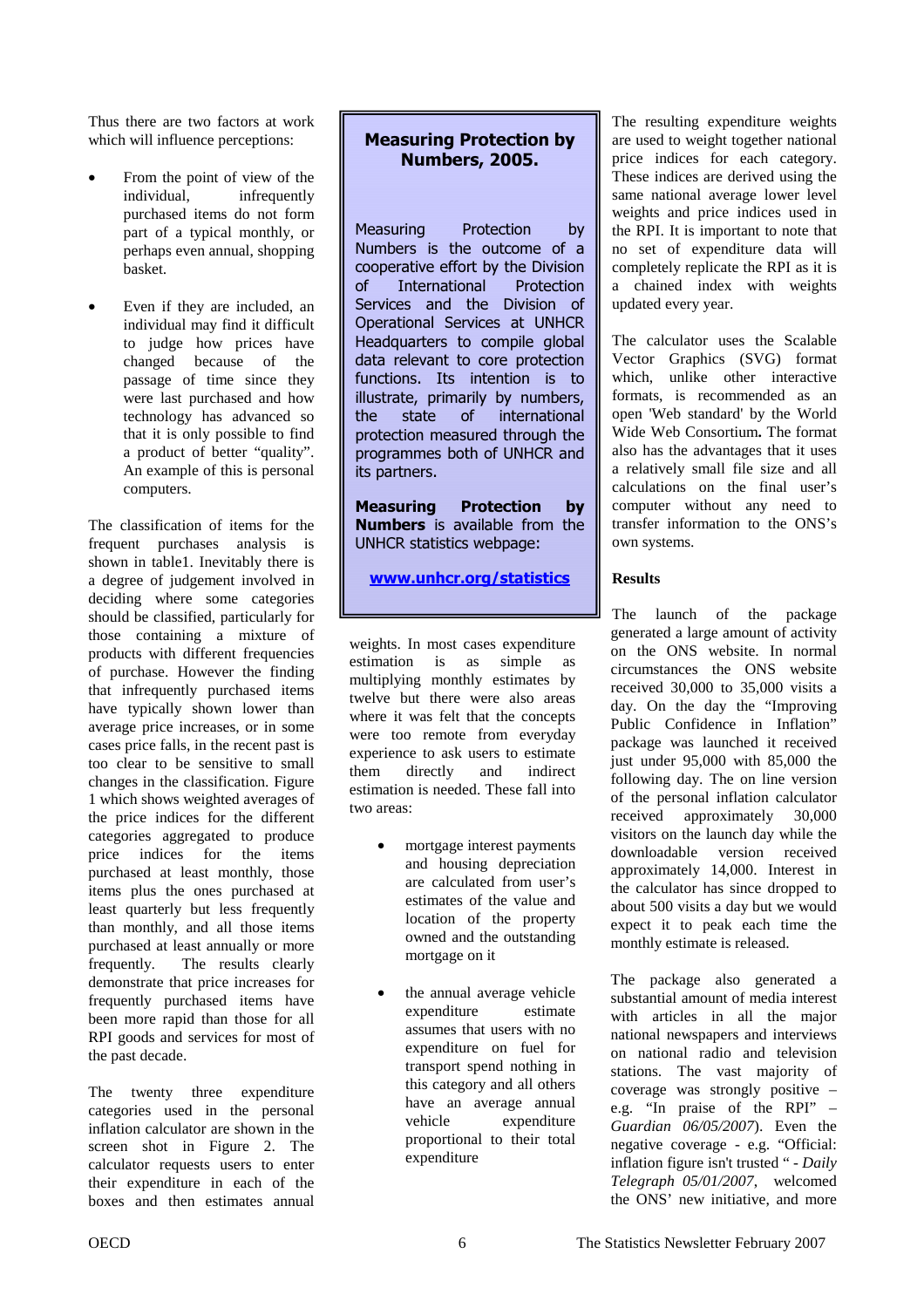<span id="page-6-0"></span>recent criticism of our inflation indices has complained that they do not reflect the experiences of all people rather than claimed systematic bias. The initiative was also welcomed by our statistics user groups – e.g. "Congratulations on the new RPI personal index, a superb innovation." *– letter from Ian Maclean, Chairman, Business Statistics User Group*.

In short the we view the launch of the personal inflation calculator as a substantial success and are keen to develop it further and explore other opportunities to create tools for "personalising" our data as our resources permit.

### *SDMX conference in Washington 9-11 January 2007*

-----

*By Lars Thygesen, OECD* 

In spite of the timing, just after the beginning of the new year, the conference on SDMX gathered 200 participants mainly from the world of official statistics. This indicates a considerable interest in the subject. How can that be?

#### **What is SDMX?**

SDMX is an acronym for "Statistical Data and Metadata Exchange" (see: www.sdmx.org); it refers to an international cooperation initiative aimed at developing and employing more efficient processes for exchange and sharing of statistical data and metadata among international organisations and their member countries. The initiative, started in 2001, is sponsored by seven international organisations who are committed to establish, implement and comply with common standards: Bank for International Settlements, European Central Bank, Eurostat, IMF, OECD, United Nations and the World Bank.

The rationale of SDMX is standardisation for statistical data and metadata access and exchange.

With the ever increasing ease of use of the Internet, the electronic exchange and sharing of data is becoming more and more easy, frequent and important. This stresses the need for a set of common standards for exchange and sharing of statistical data and metadata, and making processes more efficient. As statistical data exchange takes place continuously, the gains to be realised from adopting common standards are considerable both for data providers and users.

SDMX establishes a set of commonly recognised standards, adhered to by all players, making it possible not only to have easy access to statistical data, wherever these data may be, but also access to metadata that makes the data meaningful and usable. The standards allow national organisations to fulfil their responsibilities towards users and partners, including international organisations, in a very efficient way, among other things by using their general online databases to give access as soon as the data are released.

Several dimensions of statistical quality can be improved through the use of SDMX standards, notably timeliness, accessibility, interpretability, coherence, as well as cost-efficiency.

#### **The standards**

The first version of SDMX standards has been in use for a couple of years and is recognised as ISO technical specification 17369. The SDMX technical standards now exist in version 2.0. They comprise:

formats for exchange and sharing of statistical data in the form of multidimensional tables, also called cubes

- formats for sharing of metadata describing statistical data.
- standards for a registry, i.e. a directory keeping track of data kept by different data providers

The formats are based on XML (extensible mark-up language).

In addition to the standards, the SDMX work also aims to support standardisation of contents, for instance the concepts and terms used by different organisation. This work is more difficult and therefore less developed than the technical standards but in many ways even more important for the future standardisation process. The content oriented guidelines, which can presently be found on the web site, are therefore rather limited and need to be much further enhanced.

#### **The conference**

The conference fell in two parts. The first two days were dedicated to presentations and discussions, while the last day was a "capacitybuilding" workshop, more like lectures taking participants through all parts of the standards, tools and guidelines in SDMX.

Presentations are posted on www.sdmx.org

The conference highlighted presentations of a substantial number of successful and/or promising implementation projects in the statistics and central banks domains. Many of them were well advanced. Some implementations were about international data sharing, while others dealt with data sharing between different actors within a country. Ideally the international and intra-national arrangements should be able to converge over the coming years.

An important trend in the implementations is the move from "push" mode, meaning that the party who provides the data takes the necessary action to send them to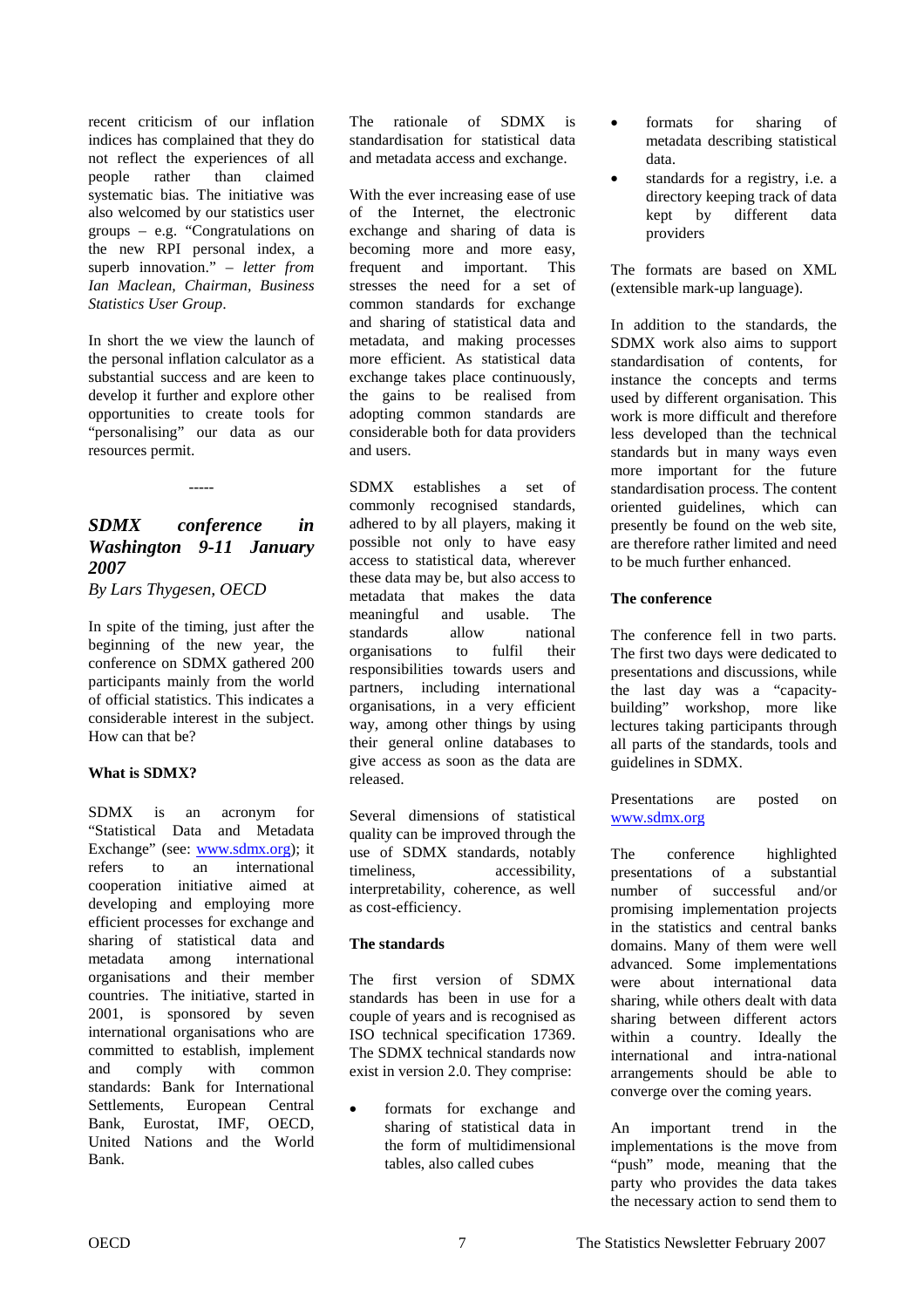the party collecting them, to "pull" mode, implying that the data provider simply makes the data available via the Internet for the users or collectors to fetch. This could also be called "from data collection to data sharing". In the full implementation of this model, there are several data providers and several data users (some of them the same), and the availability of data is registered in a central registry where users can be made aware, or notified, of the presence of data. In this way, the whole sharing arrangement can turn into one "virtual database" spread among many participants.

A number of important projects involve the OECD: The Joint External Debt Hub (JEDH) is a model implementation involving several international organisations and countries, sharing data using SDMX; data are pulled by users from the web sites of data providers, and a central registry makes it possible to locate the pieces of information in the network. Other OECD implementations presented include the NAWWE project (National Accounts World Wide Exchange) and the ComTrade world trade database, where data on trade are replicated between the partners of the project (OECD and UNSD) using SDMX.

Another project which is expected to demonstrate the potential of SDMX was the plan of making a joint SDMX "hub" for education statistics between UNESCO, Eurostat and OECD. A joint questionnaire and data collection has been agreed among the three organisations for some years, but using the full SDMX arsenal will make it possible to reap considerable gains in quality and efficiency.

The general impression from this conference was that SDMX has now gained critical mass. There is a considerable amount of implementation and support for SDMX in a large number of organisations.

The technical standards are well established, and the difficulties in starting new data sharing arrangements are not technical but rather organisational and related to contents. SDMX Data Structure Definitions (that is agreements of the data and metadata to be exchanged) are still lacking for the vast majority of "official statistics" domains. During discussions, some participants argued that SDMX should provide a generic model for contents analysis to help this process and make coherence between Data Structure Definitions of different domains. OECD is engaged in such a development.

*Entrepreneurship Indicators Steering Group - Summary Record of the 1st Session, Rome, Italy, 5-6 December 2006 By Julia Gauch, OECD*

-----

#### **Background**

Between May 2005 and June 2006, the OECD Statistics Directorate undertook the first phase of an Entrepreneurship Indicators Project, which consisted largely of a Feasibility Study, funded by the Kauffman Foundation, to determine the degree of interest in OECD countries in developing better international statistics on entrepreneurship. Considerable interest was expressed and a number of OECD countries showed a willingness to participate directly in the development of definitions and measurements pertaining to entrepreneurship.

A Feasibility Study and Action Plan were presented to the OECD Committee on Statistics in June that endorsed the work envisaged for Phase II ("The Indicator Development Phase") of the Project. The Committee also established a Steering Group to

oversee the work of the EIP and to help ensure that international agreements are reached on various aspects of the Programme, including priorities for indicators, definitions, surveys and other measures.

The Steering Group consists of some twenty-five members with representation from national and international statistical offices, relevant government policy departments and entrepreneurship research bodies. The Steering Group includes representatives from Australia, Canada, Denmark, Finland, Hungary, Italy, Korea, Netherlands, the United Kingdom and the United States and also includes Eurostat and the World Bank

The Italian National Statistics Office (Istat) hosted the inaugural meeting of the Entrepreneurship Indicators Steering Group. The main proceedings of which are described below. See also http://www.oecd.org/document/7/0, [2340,en\\_2825\\_495649\\_37719559\\_](http://www.oecd.org/document/7/0,2340,en_2825_495649_37719559_1_1_1_1,00.html) 1\_1\_1\_1,00.html.

#### **Election of the Bureau**

Anders Hoffman, Denmark, was elected as Chair. Rick Clayton, United States, and Axel Behrens, Eurostat, were elected as Vice Chairs.

#### **Entrepreneurship Indicators Project (EIP) Work Program**

The discussion of the Work Program generated a lengthy exchange of views between members on the format and content of the proposed Measurement Manual but also on the definition of entrepreneurship, and the list of key indicators, that should be endorsed. The EIP recognised however that the two objectives could proceed concurrently, particularly given the recognition that defining entrepreneurship would not be trivial; scholars have attempted to define it, and differed, for centuries. The Steering Group recognised however that the definition should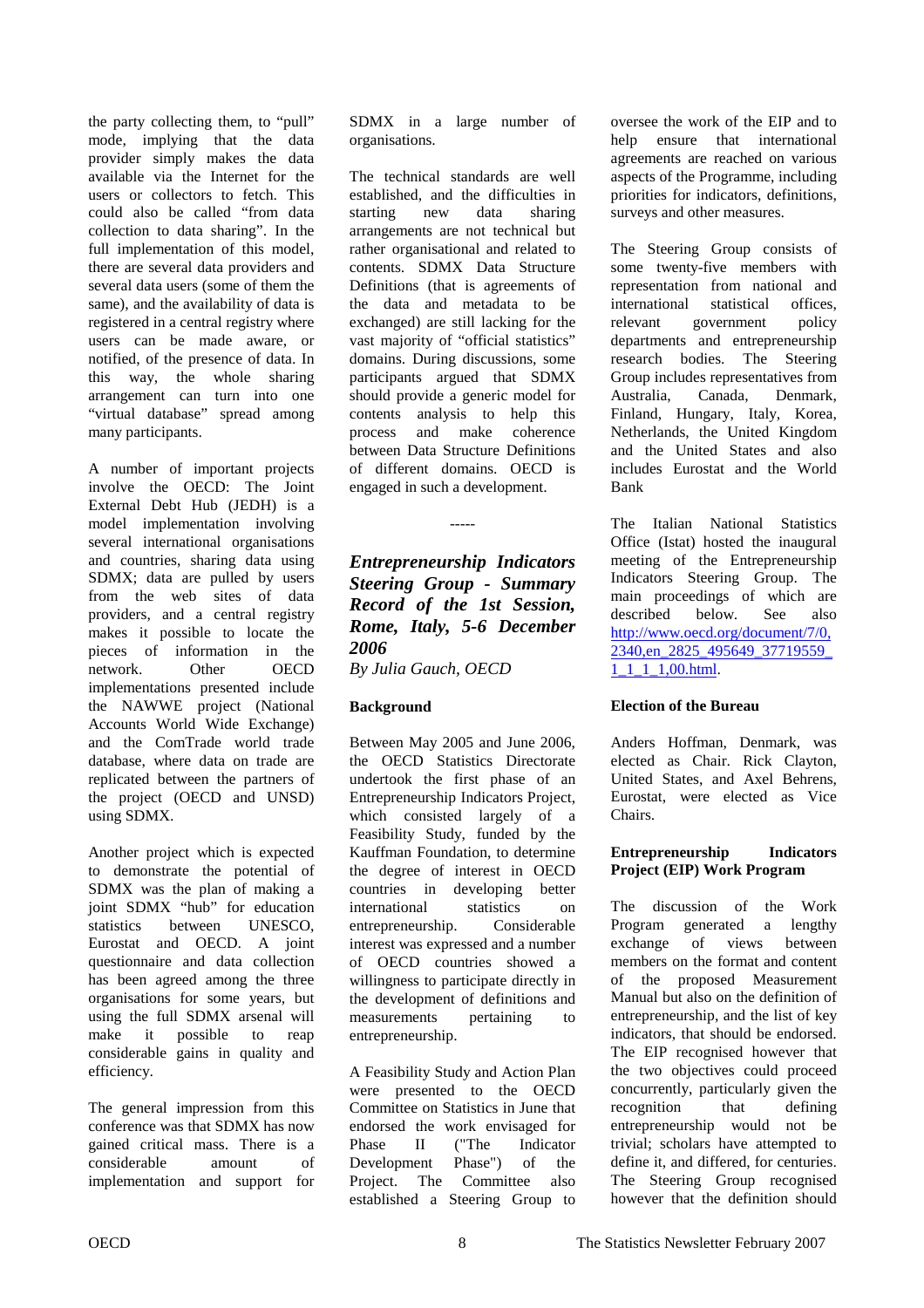not be influenced by any single, current political agenda since those agendas change over time, and that it needed to be based on a long-term perspective that embraced a broad scope entailing some socioeconomics characteristics of entrepreneurs including social values, regional and ethnic differences, etc.

#### **Current Entrepreneurship Data Activities in the Member Countries**

The Steering Group received presentations on a number of indicators and the corresponding data sources currently used to guide entrepreneurship policy-making. An OECD presentation provided additional information on various sources of international data that are available to study entrepreneurship. Anders Hoffman from the Danish Ministry of Economic and Business Affairs presented the Danish (FORA) Framework and Model for researching entrepreneurship and establishing policy as well as a detailed list of their national indicators used to measure entrepreneurship. Rick Clayton from the US Bureau of Labor Statistics presented a profile of sources of data on entrepreneurship in the United States. Ian Kay from the Small Business Service (SBS) of the UK Department of Trade and Industry presented data available from various survey sources used to establish and assess UK policies on Entrepreneurship. Julia Gauch from the OECD Statistics Directorate presented a number of international sources of data on Entrepreneurship, highlighting the various differences in definitions and methodologies that preclude inter-source comparisons.

#### **Indicators priorities**

It was agreed that a Task Force on definitions and Indicators be established to develop and assist the SG on reaching a decision regarding definitions and indicators. The role of the Task Force is to prepare a document that will propose:

#### **Re-launching of the FAOSTAT subscriber site**

The FAOSTAT subscriber site has been a flagship dissemination product of FAO since 1991.

The new version follows the redevelopment  $-$  of FAOSTAT during the last two and half years and the official launch of the website in the summer 2006.

Members of the CCSA have been given access to the site and they can log in using their email address (official).

In order to go the log on the page members should click on the following address:

#### <u>http://faostat.fao.org/site/584</u> <u>/default.aspx</u>

Then use the log on button with your email address;

Click on button "Sent Password" to receive your new password at the supplied email account.

- A definition of entrepreneurship that includes the notions of "creation" and "growth";
- A structure of Indicator Categories; and,
- A draft list of core entrepreneurship indicators, reflecting both short- and long-term perspectives.

The countries and/or Bodies participating on the Task Force are: Australia, (Richard Seymour); Canada, (T. Evers); Denmark, (A. Hoffmann and P. Bøegh Nielsen); Eurostat, (Axel Behrens and Manfred Schmiemann) and the United States (Rick Clayton and Jim Spletzer). The plans are for the Task Force to prepare a draft proposal for circulation to all EISG members by the end of March 2007 that would be presented for review

and approval by the EISG at its next meeting, scheduled to be held in Istanbul on June 25-26 2007. A large part of the next EISG Meeting agenda will be dedicated to the Task Force work with sessions organised between smaller groups of countries to further discuss the structure of Indicator Categories and the outline for an Entrepreneurship Measurement Manual.

#### **Assembling Existing Data: An Inventory of Current Entrepreneurship Measures**

The Secretariat proposed a number of possible questions that could be distributed to National Statistics Offices as part of a Fact-Finding Survey to determine what entrepreneurship-related data sets currently exist and also what information is currently used by policy makers to guide the development and monitoring of entrepreneurship policies. After considerable discussion, members agreed that, while it will be useful to develop an inventory of existing data, the data survey should be postponed until the Steering Group completes its initial work on the core indicators that are to be developed by the Project. It was agreed that the Secretariat could continue to develop possible questions and a list of potential respondents for presentation at the next Steering Group meeting.

For further information on the Entrepreneurship Indicators Project, please contact Mr. Tim Davis, Project Manager, Entrepreneurship<br>Indicators, OECD Statistics Indicators, OECD Statistics Directorate at:  $tim.davis@oecd.org.$ </u>

-----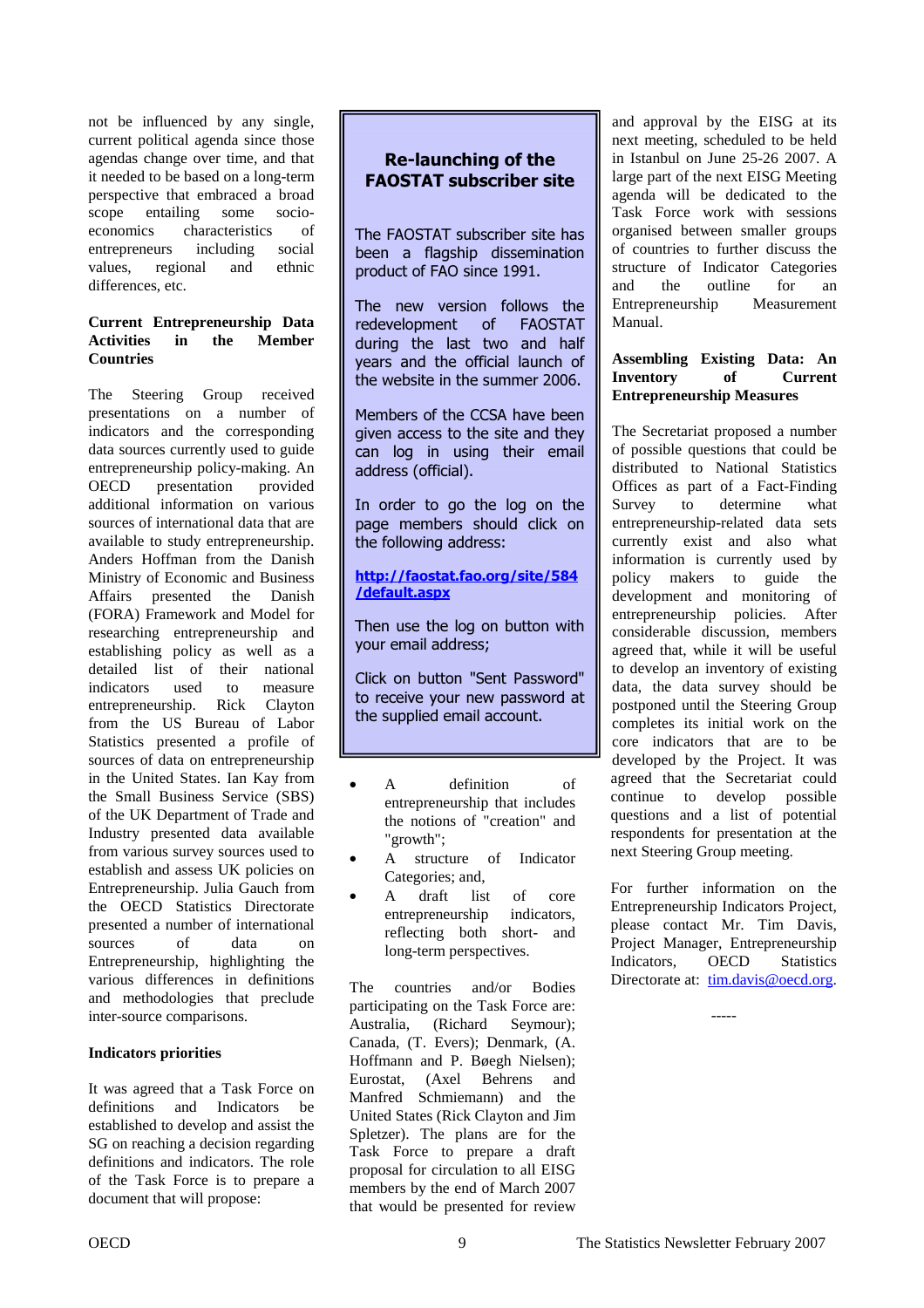## <span id="page-9-0"></span>**NEWS IN BRIEF**

#### **Objectives and Main Findings of the www.oecd.org Online Survey**

To achieve a better fit between the OECD website and its visitors' needs, the OECD has launched an online survey in order to compile typical user profiles, gauge satisfaction and find out what people are looking for on the site.

The initial findings show that the average age of visitors to the site is 33 years, and that 40% of them come from academia (teachers, researchers, students). The bulk of the remaining respondents comprises visitors from government agencies and from the private sector (20% each), with a less significant percentage representing visitors from NGOs or international organisations.

Searching for statistics is among the main goals of most of our users:

• 80% of online respondents say they have looked for statistics during their visits to the site; 15% come to www.oecd.org only to look for statistics; 12% say they look for statistics each time they visit.

Among those seeking statistics:

• 7% say they are after data only; 28% want methodological descriptions as well; 65% are hoping to find OECD analysis.

The survey shows that the overall perception of the site is positive, with 80% of online visitors rating it as either "very good" or "good", and 79% reporting having found the information they were looking for during their visit. Despite these favourable perceptions, many users also felt that the search for information could be further improved, especially in the realm of statistics, where only 69% report having found the information they were seeking.

The need to simplify browsing and improve the search engine and to optimise searches for statistics in particular, is one of the major findings of this survey.

For further information on the www.oecd.org Online Survey please contact Vincent Gallart, OECD Directorate for Public Affairs and Communication at: vincent.gallart@oecd.org.

#### **Society at a Glance: OECD Social Indicators - 2006 Edition**

Social problems rarely have a single cause. For example, tackling social exclusion involves simultaneously addressing barriers to labour market integration, health problems and low education. Coping with an ageing society requires new approaches to health care and

employment, as well as to pensions. Social indicators provide the broad perspective needed for any international comparison and assessment of social trends, outcomes and policies. By linking status and response indicators across a broad range of policy areas, social indicators help readers to identify whether and how the broad thrust of policies and societal actions are addressing the key social issues that confront OECD societies.

Social indicators provide a concise overview of social trends and policies while paying due attention to the different national conditions in which such policies are being pursued. The social indicators in Society at a Glance may be represented along a two-dimensional classification. The first dimension corresponds to three main goals of social policy, i.e. self-sufficiency, equity and social cohesion. The second dimension corresponds to the nature of the indicators, i.e. social context, social status and societal responses.

The 2006 Edition includes a wide range of information on social issues including demography, family characteristics, employment, working mothers, out-ofwork replacement rates, poverty persistence, social expenditure, health care expenditure, subjective wellbeing and suicides. This report also includes a "guide" to help readers in understanding the structure of OECD social indicators and an attempt to take stock of the role of social indicators for the broader agenda of measuring the well-being of OECD citizens and societies.

Further information and data files are also available on the Social Indicators webpage at: www.oecd.org/els/social/indicators/SAG

## **RECENT PUBLICATIONS**

*All OECD publications can be ordered on line at: http://www.oecdbookshop.org*

#### **OECD Journal on Development: Development Co-operation - 2006 Report - Efforts and Policies of the Members of the Development Assistance Committee**

This year's OECD Development Co-operation Report by the OECD DAC Chair, Richard Manning, looks at overall aid volume and examines whether donors are on track to reach their goal of increasing aid to USD 130 billion globally and doubling aid to Africa by 2010.

The report looks at major trends which reveal where aid is going - which regions are getting the most, which the least; which sectors (health, education, etc.) attract aid;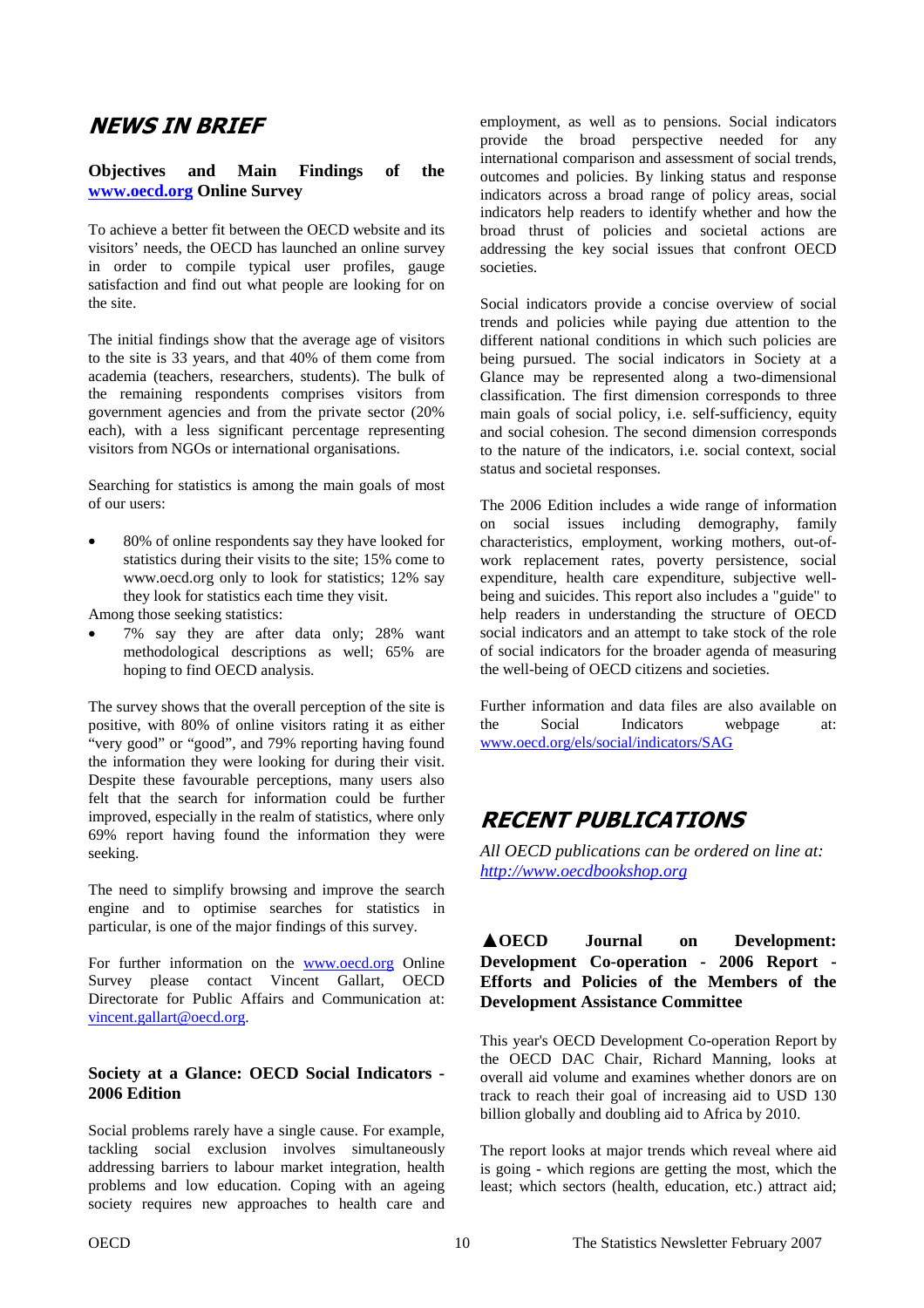and what impact are debt relief and emergency aid continuing to have on total aid flows.

Ideas are offered on how donors can do more to encourage greater domestic accountability for public expenditure (which includes aid) in developing countries. It also reports on some key measures of development cooperation, including the progress countries are making or not - in implementing the Paris Declaration on Aid Effectiveness, and looks at how increased Aid for Trade can have the best impact.

The statistical annex of the report can be found at www.oecd.org/dac/stats/dac/dcrannex.

#### **Economic Policy Reforms: Going for Growth 2007**

Going for Growth is an OECD flagship publication alongside the OECD Economic Outlook and OECD Economic Surveys. First published in 2005, this annual periodical provides an overview of structural policy developments in OECD countries from a comparative perspective. Based on a broad set of indicators of structural policies and performance, this edition takes stock of the recent progress made in implementing policy reforms and identifies, for each OECD country, five policy priorities to lift growth. It calls for reforms in areas such as product and labour market regulation, taxation, pension, income support, health and education to boost labour productivity and employment.

| Further | information                            | <b>1S</b> | available | at: |
|---------|----------------------------------------|-----------|-----------|-----|
|         | www.oecd.org/growth/goingforgrowth2007 |           |           |     |

#### **Understanding National Accounts**

This manual explains what GDP and GNI and their components are and what they mean. It shows how they are used and what they are used for. And it does this in an easily understood way. Opening with a chapter showing how national accounts concepts relate to macroeconomics, the books goes on to systematically deal with volume and prices, international comparability, production, final uses, household accounts, business accounts, government accounts, and financial accounts. It also has chapter on how national accounts data are gathered and the history of the national accounts system. Three special chapters examine national accounts in China, India, and the United States. Previously published only in French, this manual has been revised and expanded to have a truly global perspective.

National accounts data as well as answers to exercises and supplementary material are available online via www.SourceOECD.org/understandingnationalaccounts.

#### **OECD in Figures 2006: Statistics on the Member Countries**

The 2006 edition of OECD in Figures contains key data ranging from economic growth and employment to education and migration. There are comparable tables on the environment, science, public finances, and on every theme the organisation is working on. For added perspective, OECD in Figures includes a selection of graphs, highlighting key challenges, such as youth unemployment, climate change, development aid to water and road crashes.

## **OUT SOON**

#### **OECD Factbook 2007**

OECD Factbook 2007 is the third edition of a comprehensive and dynamic statistical annual from the OECD. More than 100 indicators cover a wide range of areas: economy, agriculture, education, energy, environment, foreign aid, health and quality of life, industry, information and communications, population/labour force, trade and investment, taxation, public expenditure and R&D. Data are provided for all OECD member countries with area totals, and for selected non-member economies. The 2007 edition includes a special focus on migration data.

The **Statistics Newsletter** is published by the **Statistics Directorate of the OECD Editor in chief**: Enrico Giovannini **Editor**: Nadim Ahmad **Editorial assistant**: Sonia Primot **Technical advice and assistanc**e: Sonia Primot **Distribution**: Martine Breton **For further information contact**: The Editor, The Statistics Newsletter, email: STD.STATNEWS@oecd.org Readers are invited to send their articles or comments to the above email address *Deadline for articles for the next issue: 13 April 2007*  **Contributors in this issue**: Enrico Giovannini, OECD/STD; Matthew Powell, UK ONS; Lars Thygesen, OECD/STD; Julia Gauch, OECD/STD; Vincent Gallart, OECD/PAC Maxime Ladaique, OECD/ELS